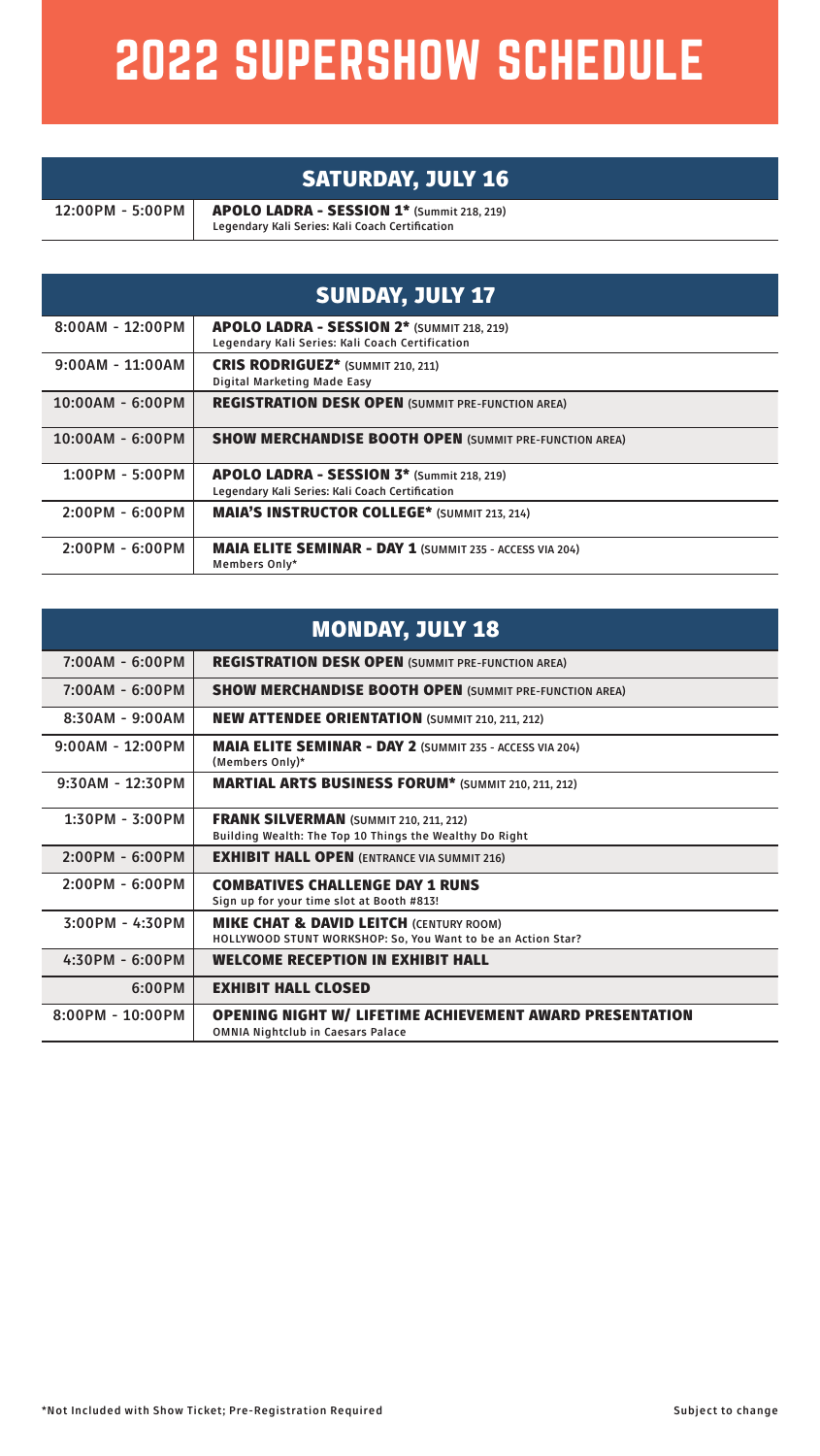## 2022 SUPERSHOW SCHEDULE

| <b>TUESDAY, JULY 19</b>             |                                                                                                                                                         |  |  |  |
|-------------------------------------|---------------------------------------------------------------------------------------------------------------------------------------------------------|--|--|--|
| 7:00AM - 6:00PM                     | <b>REGISTRATION DESK OPEN</b>                                                                                                                           |  |  |  |
| 7:00AM - 6:00PM                     | <b>SHOW MERCHANDISE BOOTH OPEN</b>                                                                                                                      |  |  |  |
| 7:00AM - 8:00AM                     | <b>BILL WALLACE</b> (ROOM 222-223)<br>The Early Morning Stretch of a Kickboxing Champion                                                                |  |  |  |
|                                     | <b>JOHN HACKLEMAN (ROOM 213-214)</b><br>Sport or Street: Work out Like a UFC Champion                                                                   |  |  |  |
|                                     | <b>ERIC THE TRAINER (ROOM 218-219)</b><br>Sleek Ninja Workout                                                                                           |  |  |  |
| 8:00AM                              | <b>EXHIBIT HALL OPEN</b>                                                                                                                                |  |  |  |
| $9:00AM - 9:45AM$                   | <b>KEVIN NEVELS (MAIA ROOM)</b>                                                                                                                         |  |  |  |
|                                     | 10 Steps to Level Up Your Community Profile                                                                                                             |  |  |  |
|                                     | <b>MELODY JOHNSON</b> (ZEN PLANNER / UPLAUNCH ROOM)<br>How to Become a Child Development Expert                                                         |  |  |  |
|                                     | <b>MALACHY FRIEDMAN (MYSTUDIO ROOM)</b>                                                                                                                 |  |  |  |
|                                     | Tools of the Trade: Enhance Your Students' Potential                                                                                                    |  |  |  |
|                                     | <b>MARTI MALLOY (CENTURY ROOM)</b>                                                                                                                      |  |  |  |
|                                     | Simple and Effective Judo Takedowns and Ground Transitions                                                                                              |  |  |  |
| 9:45AM - 10:15AM                    | <b>EXHIBITOR TIME, GIVEAWAYS WITH THE HYPE TEAM</b><br>AND DEMOS ON CENTURY & BLACK BELT MAGAZINE MATS                                                  |  |  |  |
| 10:15AM - 11:00AM                   | <b>MIKE METZGER (MAIA ROOM)</b><br>The 5 Profit Centers for Your Business                                                                               |  |  |  |
|                                     | <b>BEN TIMM</b> (ZEN PLANNER / UPLAUNCH ROOM)                                                                                                           |  |  |  |
|                                     | Master Their Journey. Master Your Growth.                                                                                                               |  |  |  |
|                                     | <b>DAVE KOVAR (MYSTUDIO ROOM)</b><br>The 8 Step Student/Parent Progress Check: The Ultimate Retention and Referral Tool                                 |  |  |  |
| 10:15AM - 12:30AM                   | <b>ANDRÉ GALVÃO (CENTURY ROOM)</b>                                                                                                                      |  |  |  |
|                                     | Submissions from the Back Position<br><b>EXHIBITOR TIME</b>                                                                                             |  |  |  |
| 11:00AM - 1:00PM<br>1:00PM - 1:45PM | <b>SHANE TASSOUL (MAIA ROOM)</b>                                                                                                                        |  |  |  |
|                                     | The One Tool that Will Change the Trajectory of Your Business                                                                                           |  |  |  |
|                                     | <b>KELLY MURRAY GRYS</b> (ZEN PLANNER / UPLAUNCH ROOM)<br>Top Team Training Drills & Games for 5 Star Customer Service                                  |  |  |  |
|                                     | <b>NICK PETERMAN, ABID BENWALI, ERIC SANTAMARIA (MYSTUDIO ROOM)</b><br>Keep Your Class Moving: Drills You Can Implement to Raise the Energy in the Room |  |  |  |
|                                     | <b>APOLO LADRA (CENTURY ROOM)</b>                                                                                                                       |  |  |  |
| 1:45PM - 2:15PM                     | Learn to Teach & Teach to Learn: Leadership Weapons Programs from Concept to Method                                                                     |  |  |  |
|                                     | <b>EXHIBITOR TIME, GIVEAWAYS WITH THE HYPE TEAM</b><br>AND DEMOS ON CENTURY & BLACK BELT MAGAZINE MATS                                                  |  |  |  |
| 2:15PM - 3:30PM                     | <b>CRIS RODRIGUEZ</b> (MAIA ROOM)<br><b>Million Dollar Productivity Hacks</b>                                                                           |  |  |  |
|                                     | <b>BILL CLARK</b> (ZEN PLANNER / UPLAUNCH ROOM)                                                                                                         |  |  |  |
|                                     | The Business of Krav Maga & Self-Defense                                                                                                                |  |  |  |
|                                     | <b>DAMON GILBERT</b> (MYSTUDIO ROOM)<br>Training and Tactics: How to Use Martial Arts in Law Enforcement to Deescalate                                  |  |  |  |
|                                     | <b>CRIS CYBORG (CENTURY ROOM)</b>                                                                                                                       |  |  |  |
|                                     | Fundamental Drills, Strategies & Skills for Combative Striking                                                                                          |  |  |  |
| 3:30PM - 4:00PM                     | <b>EXHIBITOR TIME, GIVEAWAYS WITH THE HYPE TEAM</b><br>AND DEMOS ON CENTURY & BLACK BELT MAGAZINE MATS                                                  |  |  |  |
| 4:00PM - 4:45PM                     | <b>KURT KLINGENMEYER (MAIA ROOM)</b><br><b>Partners in Education</b>                                                                                    |  |  |  |
|                                     | <b>FRED &amp; ROBIN DEPALMA (ZEN PLANNER / UPLAUNCH ROOM)</b><br>Running a School with Your Spouse or a Business Partner                                |  |  |  |
|                                     | <b>CHRIS RAPPOLD (MYSTUDIO ROOM)</b>                                                                                                                    |  |  |  |
|                                     | The 3 C's of a Successful Sparring Program                                                                                                              |  |  |  |
|                                     | <b>LADY SENSEI (CENTURY ROOM)</b><br>The Vee Arnis Jujitsu System                                                                                       |  |  |  |
| 4:45PM - 6:00PM                     | <b>EXHIBITOR TIME</b>                                                                                                                                   |  |  |  |
| 6:00PM                              | <b>EXHIBIT HALL CLOSED</b>                                                                                                                              |  |  |  |

| <b>ROOM</b>      | <b>MAIA ROOM</b>                     | <b>ZEN PLANNER / UPLAUNCH ROOM</b> | <b>MYSTUDIO ROOM</b> | <b>CENTURY ROOM</b> | <b>MISCELLANEOUS</b> |
|------------------|--------------------------------------|------------------------------------|----------------------|---------------------|----------------------|
| <b>COLOR KEY</b> | $[$ (BUSINESS & OPERATIONS: 235) $[$ |                                    |                      |                     |                      |
|                  |                                      |                                    |                      |                     |                      |